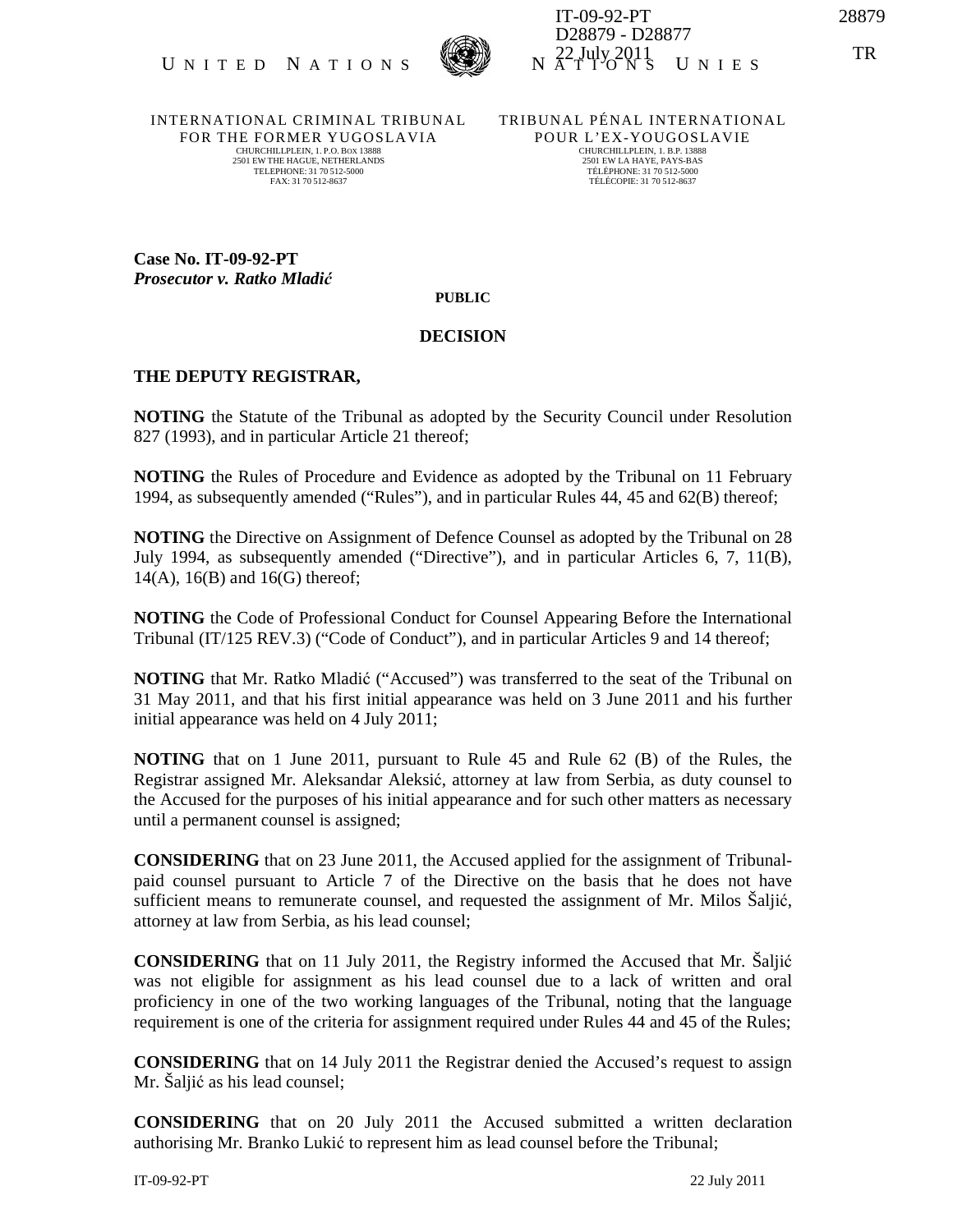**CONSIDERING** that on 21 July 2011, the Accused formally requested the Registry to assign Mr. Branko Lukić, attorney at law from Belgrade, as lead counsel to him;

**CONSIDERING** that Mr. Branko Lukić is on the Registrar's list of counsel eligible for assignment to indigent suspects and accused envisaged under Rule 45 of the Rules, and has indicated his willingness to represent the Accused;

**CONSIDERING** that Mr. Branko Lukić has previously represented Messrs Miroslav Kvočka (IT-98-30), Dragan Jokić,(IT-02-60) and Milomir Stakić (IT-97-24) in proceedings before this Tribunal;

**CONSIDERING** that Mr. Branko Lukić is currently assigned as lead counsel in the case against Mr. Sreten Lukić before this Tribunal, which is currently on appeal (IT-05-87-A);

**CONSIDERING** that in a letter dated 20 July 2011, the Registrar expressed his concerns regarding a potential conflict of interest as a result of Mr. Branko Lukić's ongoing duty of loyalty to former clients, and requested him to address the Registry on these issues;

**CONSIDERING** that on 20 July 2011 the Registrar also invited Mr. Branko Lukić to comment on a possible scheduling conflict between the Accused's case and Mr. Sreten Lukić's case, and to explain how he would handle the resulting workload;

**CONSIDERING** that on 22 July 2011, Mr. B. Lukić provided his written submission detailing how he would allocate his time in order to complete the work to be performed on both the Accused's case and Mr. Sreten Lukić 's case, and addressing any conflict of interest arising from his former representation of other accused before the Tribunal;

**CONSIDERING** that both the Accused and Mr. Sreten Lukić have consented in writing to the dual assignment of Mr. Branko Lukić;

**CONSIDERING** that the Registrar is satisfied, in accordance with Article 16(G) of the Directive, that the dual assignment of Mr. Branko Lukić presents no scheduling conflict and no potential or actual conflict of interest, and that the assignments would not otherwise prejudice the defence of either of the accused or the integrity of the proceedings;

**CONSIDERING** that the Registry has not yet determined whether or to what extent the Accused is able to remunerate counsel;

**CONSIDERING** that in accordance with Article 11(B) of the Directive, the Registrar may temporarily assign counsel to an accused for a period of 120 days to ensure that an accused's right to counsel is not affected while the Registry examines his ability to remunerate counsel;

**CONSIDERING** that in this case it is necessary to assign counsel to the Accused pursuant to Article 11(B) to ensure that his right to counsel is not affected while the Registry assesses his ability to remunerate counsel;

**HEREBY DECIDES** to assign Mr. Branko Lukić as counsel to the Accused for a period of 120 days pursuant to Article 11(B) of the Directive, effective as of the date of this decision;

**DECIDES** that the assignment of Mr. Aleksić as duty counsel ceases as of the date of this decision;